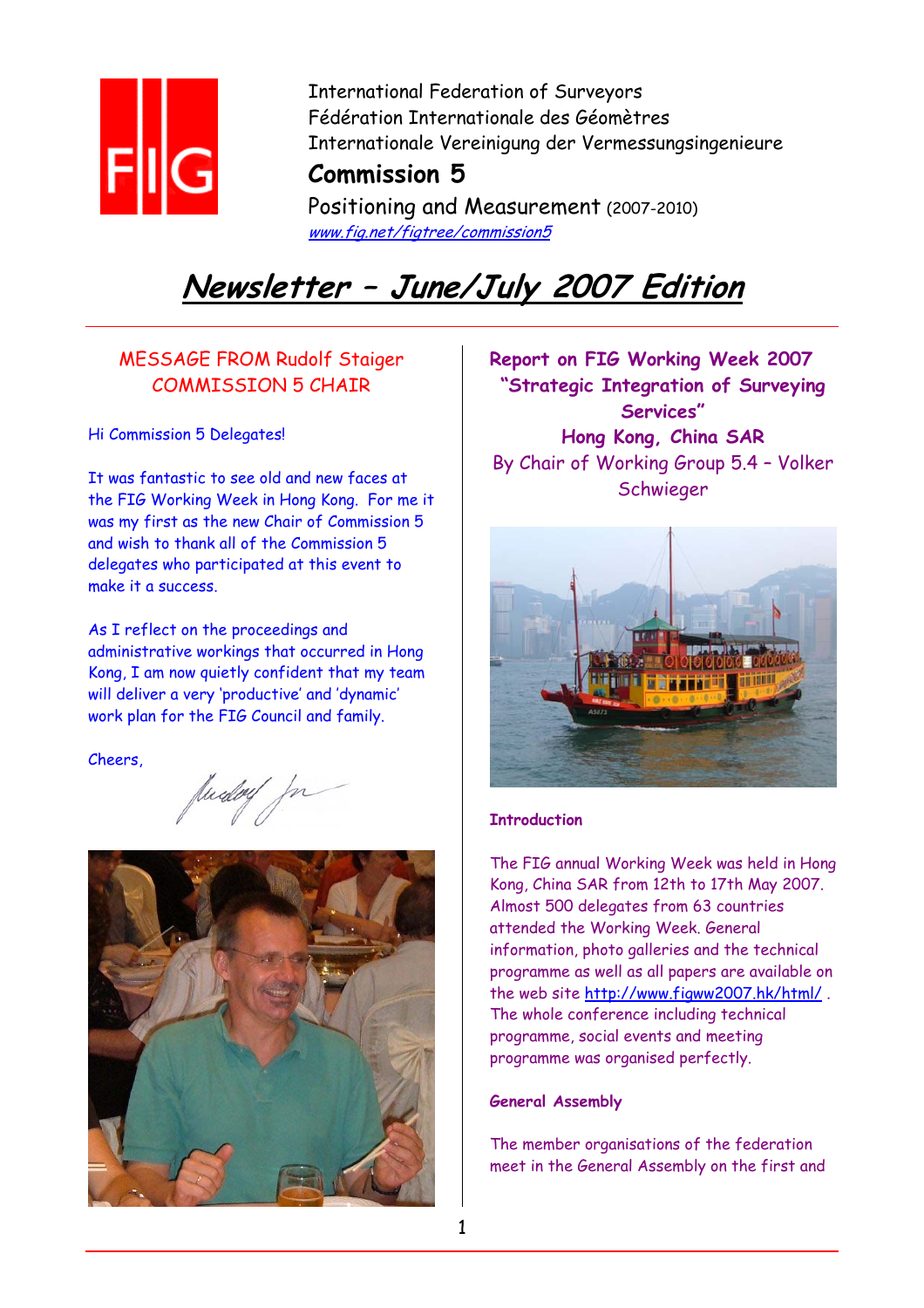last day of the Working Week. Highlights of the General Assembly were –

- The admittance of a new full member the Romanian Association of Private Surveyors, and two affiliate members namely the Agency for Land Management Geodesy under the Government of Tajikistan and the Norwegian Mapping and Cadastre Authority – Norway, into the FIG family.
- Bentley Systems becoming a Platinum Corporate Member
- The School of Public Administration, Renmin University of China, Department of Land & Real Estate Management, China P. R. and ECAM - Haute Ecole Leonard de Vinci, Département Construction, Belgium becoming academic members
- The immediate past President, Holger Magel from Germany, being appointed as a new Honorary President of FIG.
- The adoption of the FIG Commissions Workplans for the period 2007 – 2010 by the General Assembly.



#### **Plenary Sessions**

The plenary session dealt with the political issues of the surveying community. The topics were "Responding to the Global Agenda" and "Governing Mega Cities". The present and the former FIG presidents gave interesting lectures on the topics "The Role of FIG in Responding the Millennium Goals and the Global Agenda" and "Governance Makes a City – Lessons Learnt to Promote Local Governance". From a Commission 5 point of view the most

important talk was the contribution of Theo Kötter with the title "Disaster Risk Management – Surveyors Contributions". He summarised all the technical and planning knowledge of the surveyors and emphasised the potential impact of such knowledge and technical skills could have on the field of disaster risk management. His talk was based on the FIG publication No 38 (http://www.fig.net/pub/figpub/pub38/pub38\_ screen.pdf), which was developed by WG8.4 with involvement from Commission 5.

#### **Technical Sessions**

There were 63 technical sessions with more than 260 papers presented and published in the conference proceedings.

Commission 5 coordinated 8 technical sessions, and two joint sessions with Commission 6. In total there were 33 papers. There was also an open forum on 'New Techniques for Positioning" and a summary of this session can be found in this report.

The sessions contain a variety of topics relating to the Commission, with a special focus on GNSS and contemporary positioning techniques. It is to be noted that a session relating to Airborne Surveying was held. The Commission 5 sessions were:

- TS 1B Adjustment and Calculation
- TS 2B Quality of Measurements
- TS 3B Airborne Surveying Laserscanners and Cameras
- TS 4B GNSS 1
- TS 5A GNSS 2
- TS 6C Forum on New Techniques for Positioning (workshop)
- TS 6F Terrestrial Laser Scanning I (with Commission 6)
- TS 7C New Techniques and Sensors for Positioning
- TS 8C Terrestrial Laser Scanning II (with Commission 6)

The papers and the presentations were of reasonable quality in general. The attendance numbers varied between 30-60 persons and attracted very interesting and interactive discussions. Some of the technical sessions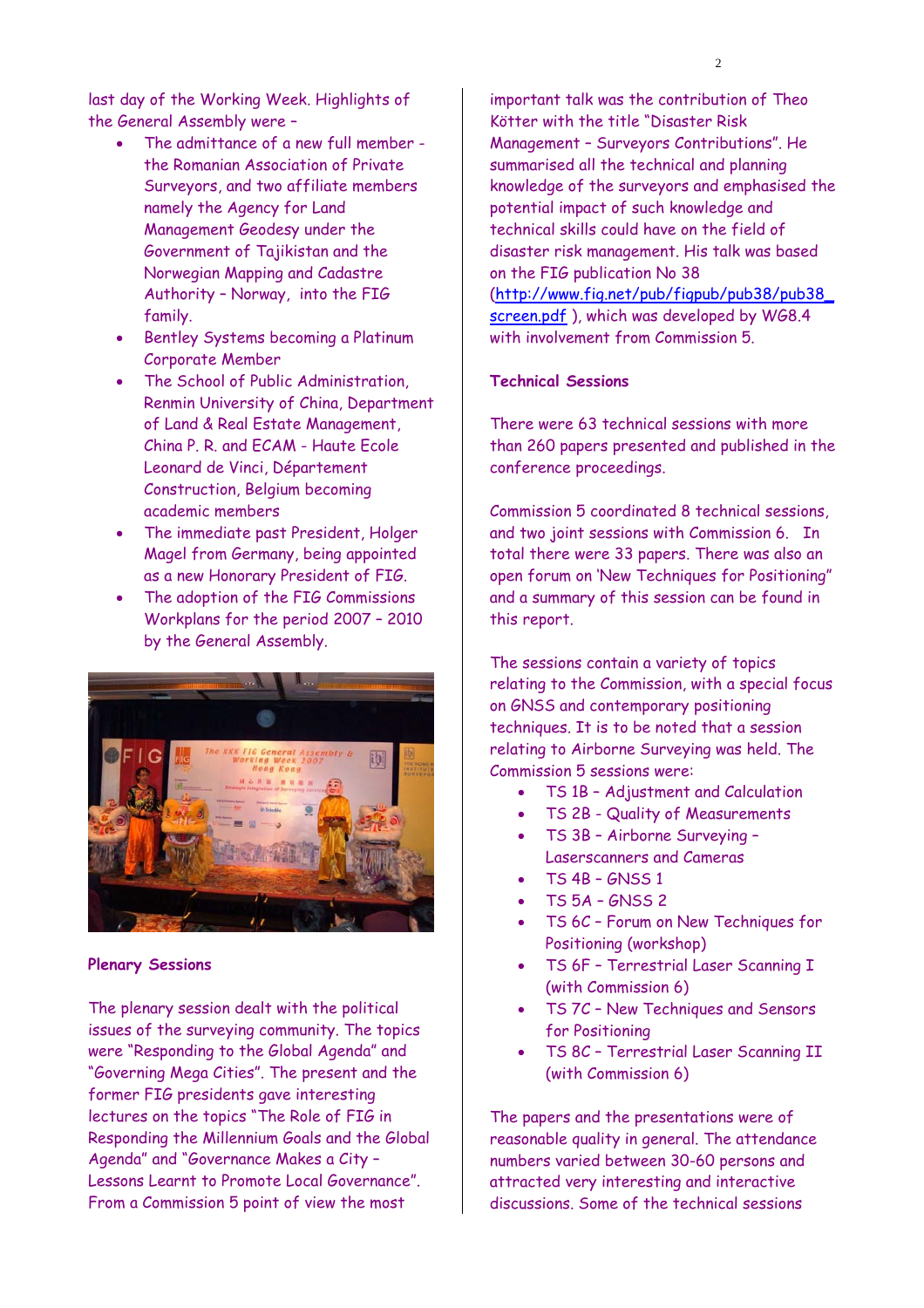experienced several 'no shows', that is some presenters did not turn up to present their paper. This problem has been brought to the attention of the FIG Office and Executive and will hopefully be addressed for future conferences.

#### **Recommended Papers**

From our perspective the following papers are recommended for reading -

- 1. Mr. Chan Kin-Kwok and Mr. Li Ben Chi-hung (Hong Kong SAR, China): The Hong Kong Satellite Positioning Reference Station Network (SatRef) – System Configurations, Services and Applications
- 2. Ms. Iu Ka Man (Macau SAR, China): Macao Geodetic Infrastructure: Permanent GPS Reference Stations
- 3. Mr. Neil Weston, Dr. Gerald Mader and Dr. Tomas Soler (USA): OPUS Projects – A Web-based Application to Administer and Process Multi-day GPS Campaign Data
- 4. Prof. Ralf Schroth (Germany): Large Format Digital Cameras for Aerial Survey of Geospatial Information
- 5. Prof. Rudolf Staiger (Germany): Selection Criteria for Terrestrial Laser Scanners

Note - Papers (1) and (2) give a very good overview of the GNSS Continuous Operating Reference Stations (CORs) in China. Paper (3) presented a post-processing GNSS service free off charge, Paper (4) detailed a practical operational / production evaluation of large format digital cameras, and Paper (5) provided a summary of the selection criteria for terrestrial laser scanners.

#### **Forum on New Techniques for Positioning**

Technical Session TS 6C was an open forum / workshop and had presentations from Mark Burbidge (Leica Geosystems / Ordinance Survey), Prof. Esmond Mok (Hong Kong PolyTech University), Joel van Cranenbroeck (Leica Geosystems), Prof. Chris Rizos (IAG) and Rudolf Staiger. The presentations discussed the various positioning technologies (such as LocataLites, pseudolites, RFID readers/tags, WiFi ) and also the potential roles / functions of a new FIG Commission 5 working group.

After the presentations there was a panel discussion which involved the above presenters, Dave Ziloski ( NGS USA), Ruth Neilan (IGS), Matt Higgins and forum participants.

From these discussions, the FIG Commission 5 Steering Committee will be proposing a new Special Study Group (SSG) with the title "New Positioning Techniques and Infrastructures". At this stage it is envisaged that this SSG will be part of WG 5.3 and the Vice Chair will be Andrew Hunter. Also, it is expected that a call for work group participants will occur soon and the tasks of the SSG will be discussed within the newly established group.

Commission 5 thank all who participated.

Please note a copy of the discussions and issues that took place in this forum can be found at the end of this report.

#### **Administrative Workings of Commission 5**

The Chair, Vice Chairs of the Working Groups of Commission 5 and invited guests officially met for the first time at this conference. This group which is known as the Steering Committee of Commission 5 held two administrative meetings and also facilitated an Open meeting for all Commission 5 delegates.

In summary the Steering Committee primarily finalised their work plans, discussed conference administrative issues and sought active participants for their respective working groups. Refer to website -

http://www.fig.net/commission5/steering\_com mittee/steeringcommittee.htm for a copy of the Steering Committee minutes.

Please note more working members are still welcomed so please do not hesitate to contact the WG-chairs if you are interested. The Steering Committee are -

- Commission Chair: Rudolf Staiger, **Germany**
- Vice-Chair Administration: Rob Sarib, Australia
- Vice Chair and Chair of WG 5.1 Standards, Quality Assurance and Calibration: David Martin, France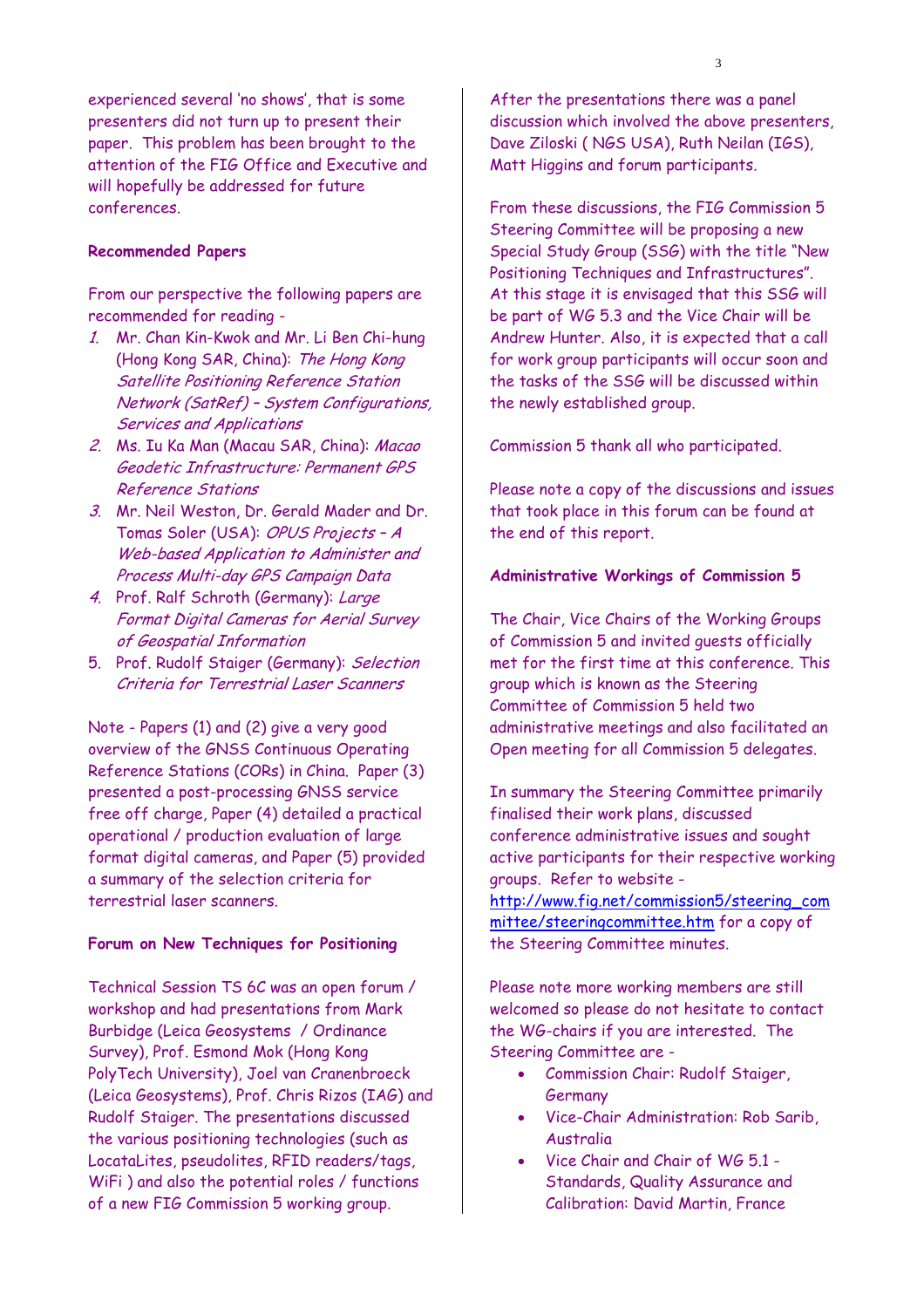- Vice Chair and Chair of WG 5.2 -Reference Frame in Practice: Mikael Lilje, Sweden
- Co-Chairs of Working Group 5.3 Integrated Positioning, Navigation and Mapping Systems: Andrew Hunter and Naser El-Sheimy , Canada
- Vice Chair and Chair of WG 5.4 GNSS: Volker Schwieger, Germany

#### For their contact details please visit http://www.fig.net/commission5/officers/offic ers\_07\_10.htm

Please note, at the various Commission meetings and 'ACCO" Rudolf Staiger also announced and detailed that the FIG has established a 'peer-review system' for papers submitted to FIG conferences. A trial of this system will occur at the Regional Conference in Costa Rica this year. Briefly, the peer-review is voluntary and the full papers have to be submitted earlier than the non-reviewed papers. For Costa Rica the deadline will be the 29th August 2007.

#### **Summary**

From a Commission 5 perspective the first Working Week for the term 2007-10 was a success. There were many papers highlighting the innovative and interesting projects that are being undertaken by surveyors in this region, and also emphasised the opportunities for the global surveyor.

Rudolf Stagier, the Commission 5 Chair is very satisfied with the outcomes of the open forum on "New Techniques for Positioning" and is confident that a new working group on this topic will be beneficial to this emerging industry. Andrew Hunter will mostly likely Chair this group and will be seeking 'active' global participants in the near future to formulate strategies and objectives to meet the various user's needs.

The Commission 5 Steering Committee held several meetings and have got off to a 'good' start. In other words, and to use some of the terminology of the FIG President Stig

Enemark, Commission 5 have 'hit the ground running' and are ready to fly high!

Last of all Commission 5 wish to thank **Mr Lesly Lam** for his help in Hong Kong!

See you all in Costa Rica in November 2007!



Comm 4 and 5 Hong Kong Dinner

\*\*\*\*\*\*\*\*\*\*\*\*\*\*\*\*\*\*\*\*\*\*\*\*\*\*\*\*\*\*\*\*\*\*\*\*\*\*\*\*\*\*

**Discussions and Issues NEW POSITIONING TECHNIQUES FORUM**  FIG Working Week 2007, Hong Kong.

A summary of the recommendations (from the presentations) for FIG roles and responsibilities.

#### **Esmond Mok**



- 1. Provide platforms to discuss and share investigation efforts and outcomes, and promote applications of emergent technologies.
- 2. Coordinate investigation outcomes to provide expert advice on the performance of emergent positioning technologies [accuracy achievement under different site conditions, effective signal transmission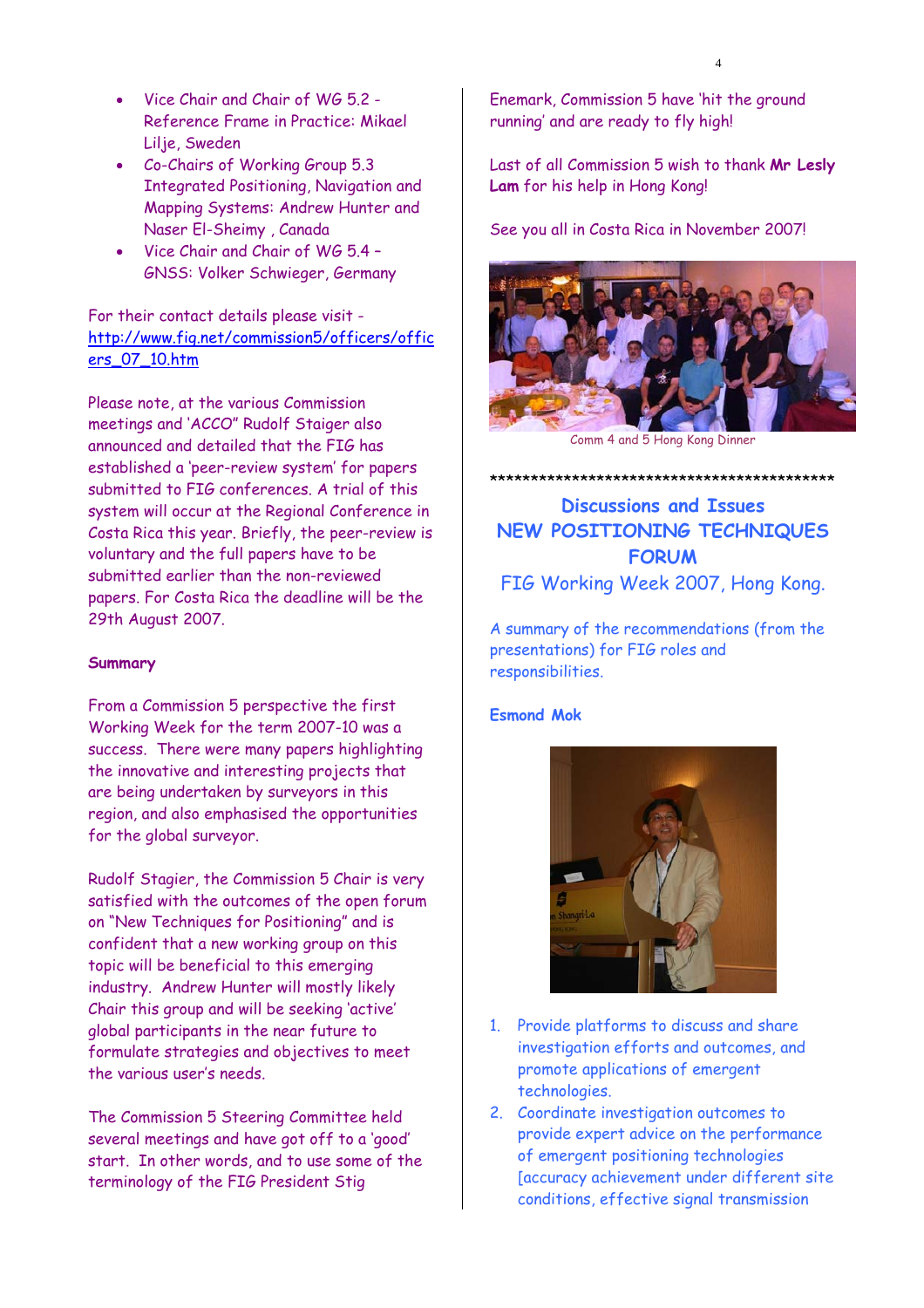range, sources of errors and interferences, etc.]

 $\sim$  5

- 3. Develop standard testing and calibration procedures.
- 4. Establish networks with electronics and information technology professions.

#### **Joel van Cranenbroeck**



Now what will be the duty of such a new Working Group?

- 1. To evaluate the state of the technology and its implications for our surveying world (and have all research, initiatives and communications gathered, shared and analyzed by such a dedicated WG).
- 2. To establish contact with the new ICT partners of our profession: the telecommunications and IT companies.
- 3. To organize a dedicated open space ( Annual Conference, Forum, Symposium … ) to gather all the actors of the "Positioning Infrastructures" under the surveying perspective, which will fairly contrast with existing organizations such as ION, GNSS
- 4. To compile and edit a kind of "FIG Document for creating and maintaining Positioning Infrastructure" that could be considered as guidelines covering all elements and sub-elements.
- 5. To highlight the role of the surveyors in such a new service = create positioning infrastructure ( in the past we were in charge of Geodetic and Control Networks ).
- 6. To better define what we understand with a "multiple applications positioning infrastructure" … what would be the user profile ? What would be the different

business models ? Where do we want to migrate ?

7. To take our 'share' in the near future "Ubiquitous World" as Surveyor.

#### **Rudolf Staiger**

Actions within the Special Study Group

- 1. prepare the creation of a working group representatives from manufacturers, academics, surveyors, communications industry, Sister-Organizations
- 2. facilitate forums on this topic and relevant symposiums
- 3. address standards and best practice guidelines
- 4. disseminate information website portal, newsletters
- 5. instigate and facilitate discussion
- 6. produce a 'dynamic' publication including a dictionary explaining all the different **Technologies**

#### **Other Issues raised –**

- It is important to establish the relationship of these technologies to a reference frame - Chris Rizos
- be lobby voice to the mobile phone network providers to access data streams – Mark **Burbidge**
- FIG to create a "cookbook" on this topic Ruth Neilan



- Ubiquitous Positioning Esmond Mok
- Examine and monitor AGPS, RFID, WiFi and how CORS assist this infrastructure– Esmomd Mok
- Investigate transfer of data via other communication services other than the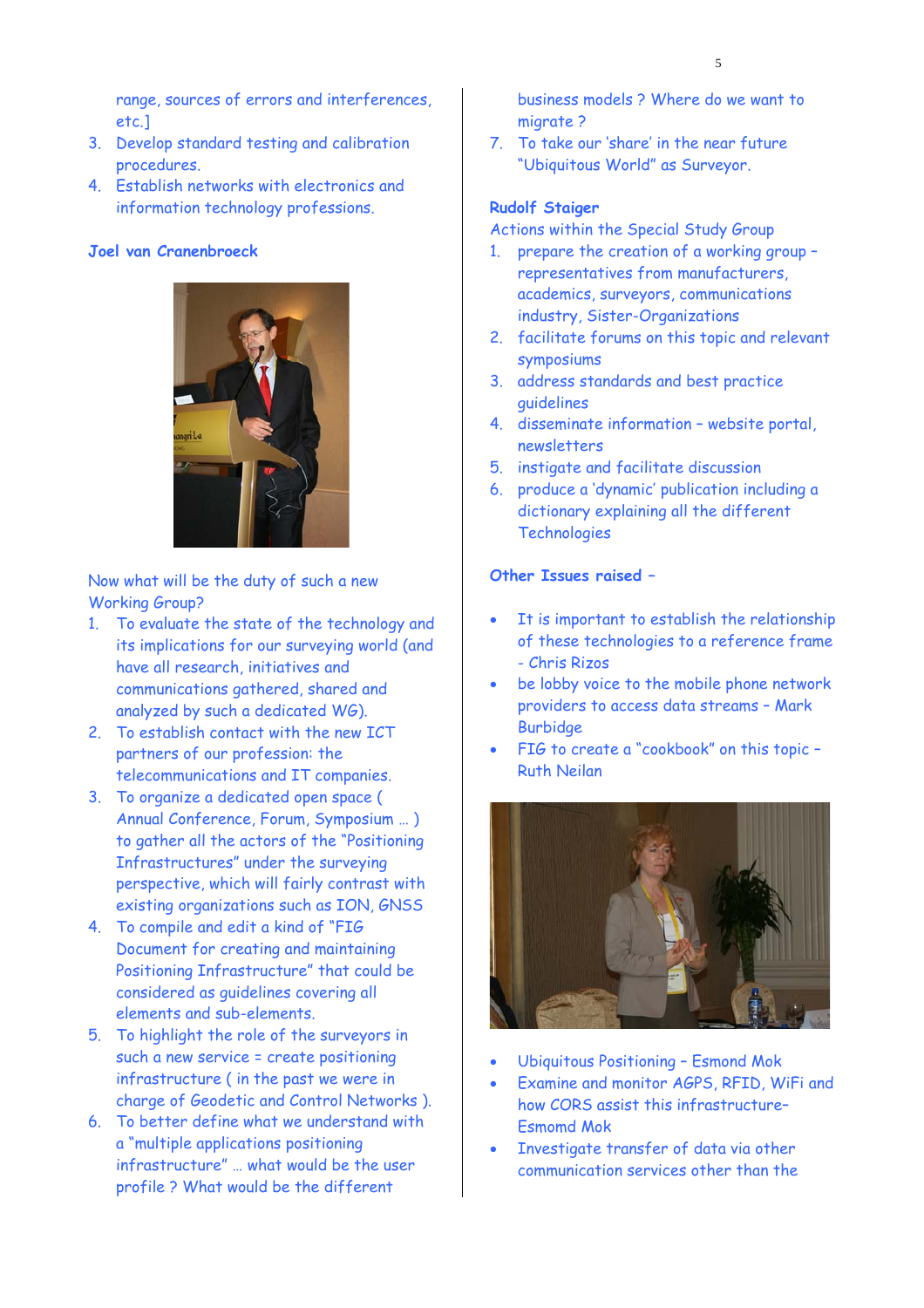navigation types NMEA or RTCM – Joel van Cranenbroeck

- What is the definition of infrastructure? Must consider end user and implementation tools – Dave Ziloski
- Explore participation with 'Ubiquitous Computing' ("ubicom") or CeBit conferences – Chris Rizos
- Who will co-ordinate or geo-reference RFID tags? - Joel van Cranenbroeck and Chirs Rizos



- We need more studies into accuracies and setting of standards – Chris Rizos
- Need to link to the GIS community Chris Rizos
- Contact Electrical Engineers or similar professional organizations to present at conferences or discuss issues? – Matt **Higgins**
- Need to promote our interest in these technologies to the ICT community – All
- Need to consider and investigate 'spectrum' protection and management – Larry Hothem
- What are the implications and the relevance of this topic to surveyors? – David Martin
- New working group should look at holding a symposium on this topic – Matt Higgins, Chris Rizos
- Must watch the development of RFID networks and 2-way data transfer – Chris Rizos

#### **Commission 5's Recommendations for the next 'Phase'**

The working group be a sub working group of 5.3 and be called 5.3.?? Special Study

Group – New Positioning Techniques and Infrastructures. Andrew Hunter will be the Chair.

- Rudolf and Andrew to prepare a letter asking for members to participate in this special study group.
- Rob and Mikael to prepare notes from the forum and circulate to panel and Steering Committee.
- Andrew along with the 'new' team to prepare a work plan for this study group.
- A Comm 5.3.?? website will need to be created to disseminate information and promote the workings.
- A 'discussion' website (such as "Blackboard") for the new working group to be created by Andrew Hunter.
- The working group team and the workplan's frame work should be finalised by November 2007 for the 4th International Symposium on LBS and TeleCartography being held in Hong Kong at the HK Polytechnic University. This will allow attending working group members to unveil their new Commission 5 working group.

\*\*\*\*\*\*\*\*\*\*\*\*\*\*\*\*\*\*\*\*\*\*\*\*\*\*\*\*\*\*\*\*\*\*\*\*\*\*\*\*\*\*

### **Report on Joint CIG/ISPRS Conference on Geomatics for Disaster and Risk Management Gi4DM**  By Prof. Georgia Fotopoulos University of Toronto

The Joint Canadian Institute of Geomatics (CIG) and International Society for Photogrammetry and Remote Sensing (ISPRS) Conference on 'Geomatics for Disaster and Risk Management' was held on May 23-25, 2007 in Toronto, Canada. The conference was a great success with the CIG celebrating its 125th anniversary and more than 200 attendees from various national and international locations. Of particular interest to FIG Commission 5 were the technical sessions on 'Real-time data collection, processing and information extraction methods and software tools' and 'GPS/INS for disaster management'. In addition, the futures dialogue on 'Geomatics powering future disaster management'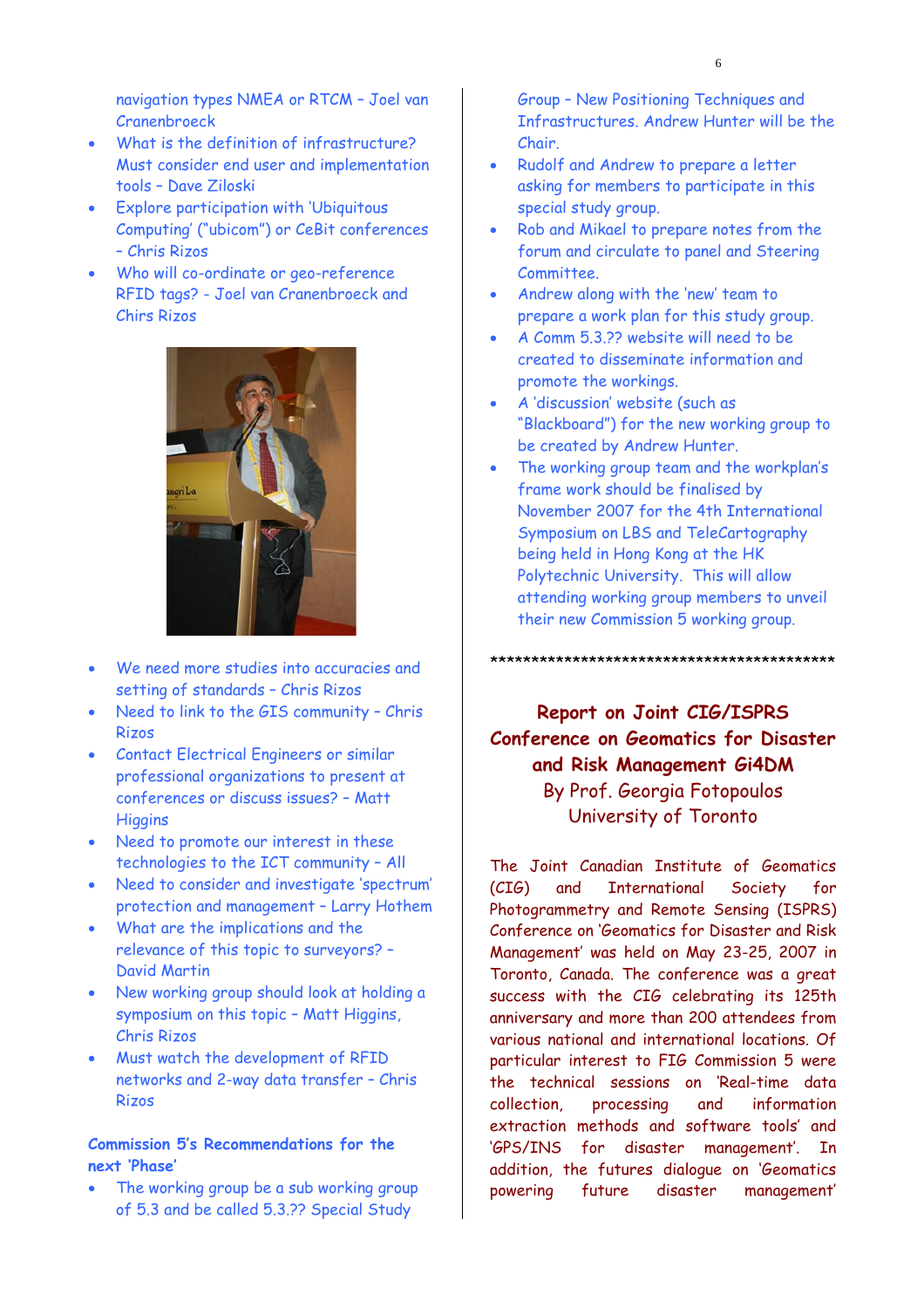addressed pressing issues such as leading edge technologies and their integration for long term solutions. An underlying theme throughout the conference was the need for accurate position information, which can be incorporated into geospatial information support systems and services.

\*\*\*\*\*\*\*\*\*\*\*\*\*\*\*\*\*\*\*\*\*\*\*\*\*\*\*\*\*\*\*\*\*\*\*\*\*\*\*\*\*\*



### 5<sup>th</sup> International Symposium on **Mobile Mapping Technologies**

#### Padova, Italy May 28-31, 2007

The 5<sup>th</sup> International Symposium on Mobile Mapping Technology was held in Padova from May 28 to 31, 2007. It was organized by CIRGEO – Interdepartment Research Center for Geomatics, University of Padova. Prof. Antonio Vettore, University of Padova and Prof. Naser El-Sheimy, University of Calgary, were the meeting conveners, with the Scientific Committee chaired by Prof. Naser El-Sheimy, and co-chaired by Prof. Dorota Grejner-Brzezinska, The Ohio State University, Prof. Ron Li, The Ohio State University, Dr. Vincent Tao, Microsoft Corp., and Dr. Charles Toth, The Ohio State University.

The meeting was cosponsored by the University of Padova, University of Calgary and The Ohio State University, the ISPRS (IC WG V/I, Integrated Mobile Mapping Systems; IC WG I/V, Autonomous Vehicle Navigation; WG I/3, Multi-Platform Sensing and Sensor Networks; WG I/2, LiDAR and IfSAR Systems; WG II/6, System Integration and Interoperability), the IAG Sub-commission 4.1, Mobile Multi-Sensor Systems, and the FIG WG5.3, Integrated Positioning, Navigation and Mapping Systems, and the following corporate sponsors: Leica Geosystems, Intermap Technologies, SIFET, AIR DATA, Applanix, and Trimble Ltd.

The opening ceremony was chaired by Dr. Naser El-Sheimy, Convenor, and included welcome speeches by representatives of the sponsoring organizations, followed by welcome speeches by representative of the University of Padova (representative of Prof. Vincenzo Milanesi - Rector of the University of Padua and Prof. Raffaele Cavalli Dean Faculty of Agriculture). The symposium also includes four keynote speeches by:

- Prof. Armin Gruen ETH on "Mobile Mapping with UAV Technology"
- Mr. Lionel Garin, NemeriX, on "GNSS and Digital Maps, Symbiosis or Both Sides of the Same Medal?"
- Mr. Eric DesRoche Intermap Technologies on "Terrestrial Mapping for a Mobile World"
- Prof. Vincent Tao on "Opportunities and Challenges in Mobile Mapping for On-line Services and Consumer Applications: A Perspective from Microsoft Virtual Earth"

These keynote speeches linked how mobile mapping technology, user requirements and new applications drive each other, with the users as the major beneficiaries. A one day tutorial on state of the art and future trends, attended by 30 persons, offered provided a stimulating casual environment to recent development in Mobile Mapping, interactive discussions, and information exchange. The tutorial was offered by Dr. Naser El-Sheimy - the University of Calgary Canada, Dr. Mohamed M.R. Mostafa, Applanix Corp, Canada, Dr. Charles Toth and Drs. Dorota Grejner-Brzezinska, Ohio State University, USA.

It was the fifth MMT symposium since 1995, with the first four conferences held in Columbus, at The Ohio State University (1995), in Bangkok, Thailand (1999), Cairo, Egypt (2001), and Kunming, China (2004). The symposium provided a stimulating casual environment to promote scientific presentations, interactive discussions, and information exchange. It brought together 180 participants from 23 countries, who are specialists, engineers, users and those interested in mobile mapping technology, realtime positioning, sensor integration and calibration, feature extraction and 3-D data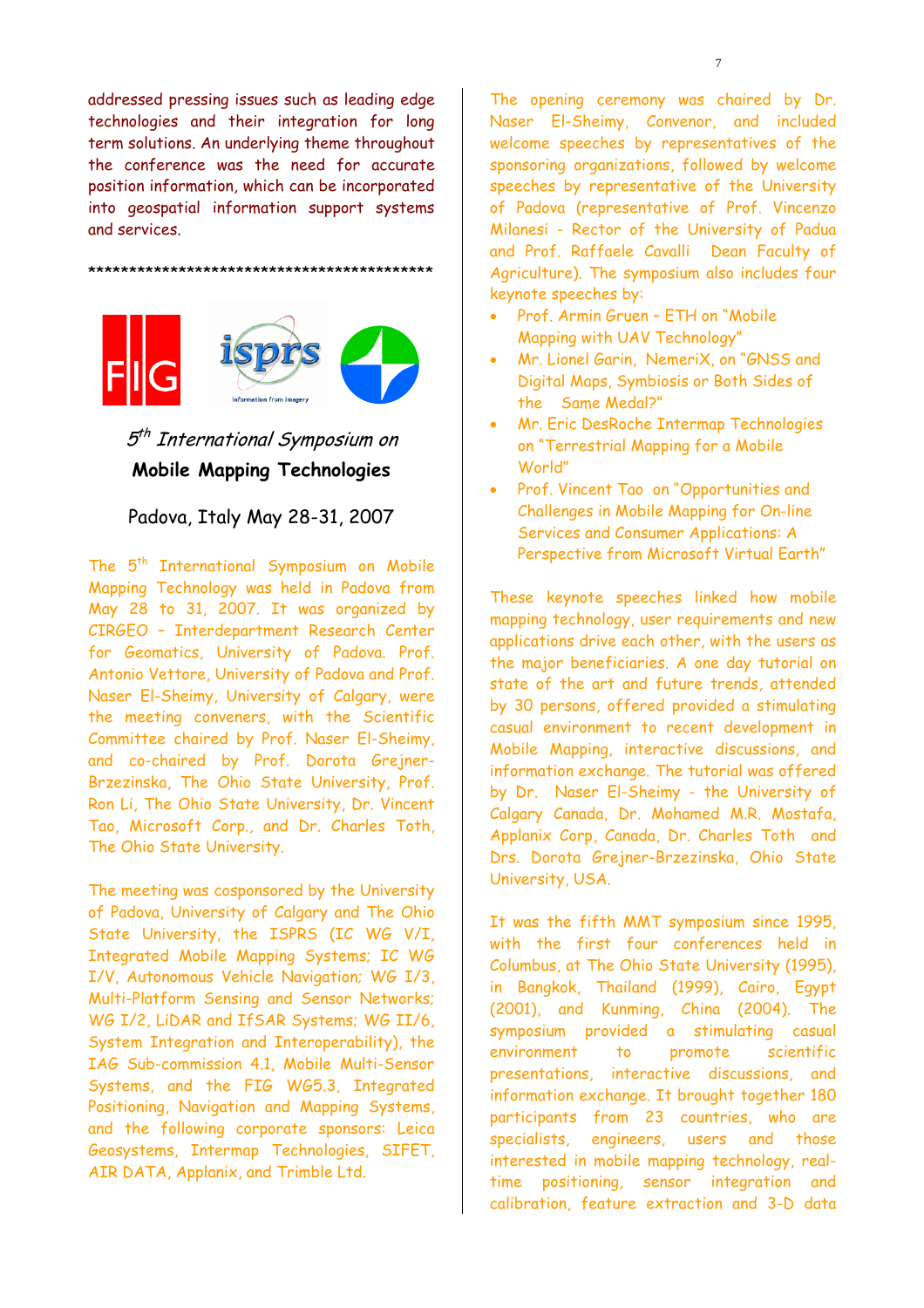acquisition. 88 oral presentations in 18 sessions and 33 posters in one poster session reported most recent R&D and application achievements of mobile mapping. The proceedings of the symposium, edited by Dr. Naser El-Sheimy, have been produced on a CD which can be ordered from the University of Padova ( E-mail Prof. Antonio Vettore: antonio.vettore@unipd.it  $\lambda$ 

The symposium program was structured in such a way that features common to all Mobile Mapping Systems (MMS) were treated first before specific application; new applications, and trends in MMS were considered. Common features included the mathematical framework of direct georeferencing for land and airborne imaging sensors, integrated navigation system, object extraction and recognition, and estimation techniques common to all MMS. Only after these common features had been treated, specific sessions were dedicated to cover the full spectrum of Mobile Mapping Technology.

The 6<sup>th</sup> International Symposium on Mobile Mapping Technology will be held at the São Paulo State University, Brazil in July 2009. Prof. João Fernando C. da Silva (São Paulo State University) was appointed chair of the Organizing Committee, and Prof. Dorota Grejner-Brzezinska, The Ohio State University, was appointed chair of the Scientific Committee.

Naser El-Sheimy, Convenor and Chair of the MMT Scientific Committee

\*\*\*\*\*\*\*\*\*\*\*\*\*\*\*\*\*\*\*\*\*\*\*\*\*\*\*\*\*\*\*\*\*\*\*\*\*\*\*\*\*\*

#### COMING EVENTS

6th FIG Regional Conference Coastal Areas and Land Administration - Building the Capacity

12-15 November, San José, Costa Rica

The 6th FIG Regional Conference is organized by the International Federation of Surveyors (FIG) and the Colegio

Federado de Ingenieros y de Arquitectos de Costa Rica (CFIA)/ Colegio de Ingenieros Topógrafos de Costa Rica (CIT) which is the FIG member association in Costa Rica. As has been the case with the previous FIG regional conferences the conference in San José will be organized in co-operation with other international and regional organizations like the United Nations and its agencies as well as with international and regional spatial information societies. The conference is open to participants from all over the world however with the main focus on Latin America and the Caribbean. To help regional and local participation the conference will be held in English and Spanish. In all previous FIG regional conferences there have been participants from 30–50 countries representing all continents.

As the previous FIG Regional Conferences the focus of the conference is on the region, this time in the Latin American region. Coastal Areas and Land Administration – Building the Capacity has been selected to the theme of the 6th FIG Regional Conference. This theme that is very important for the Latin American region is divided in three sub-themes: coastal areas, land management and capacity building. One plenary session is dedicated to each of these main topics.

 All ten FIG Commissions will attend and many of them will also have their administrative meetings. All national delegates should consider attending.

Deadline for submitting abstracts is 31 July 2007 and you can submit your abstract online at http://www.fig.net/abstractdb/submit.asp  $2id=8$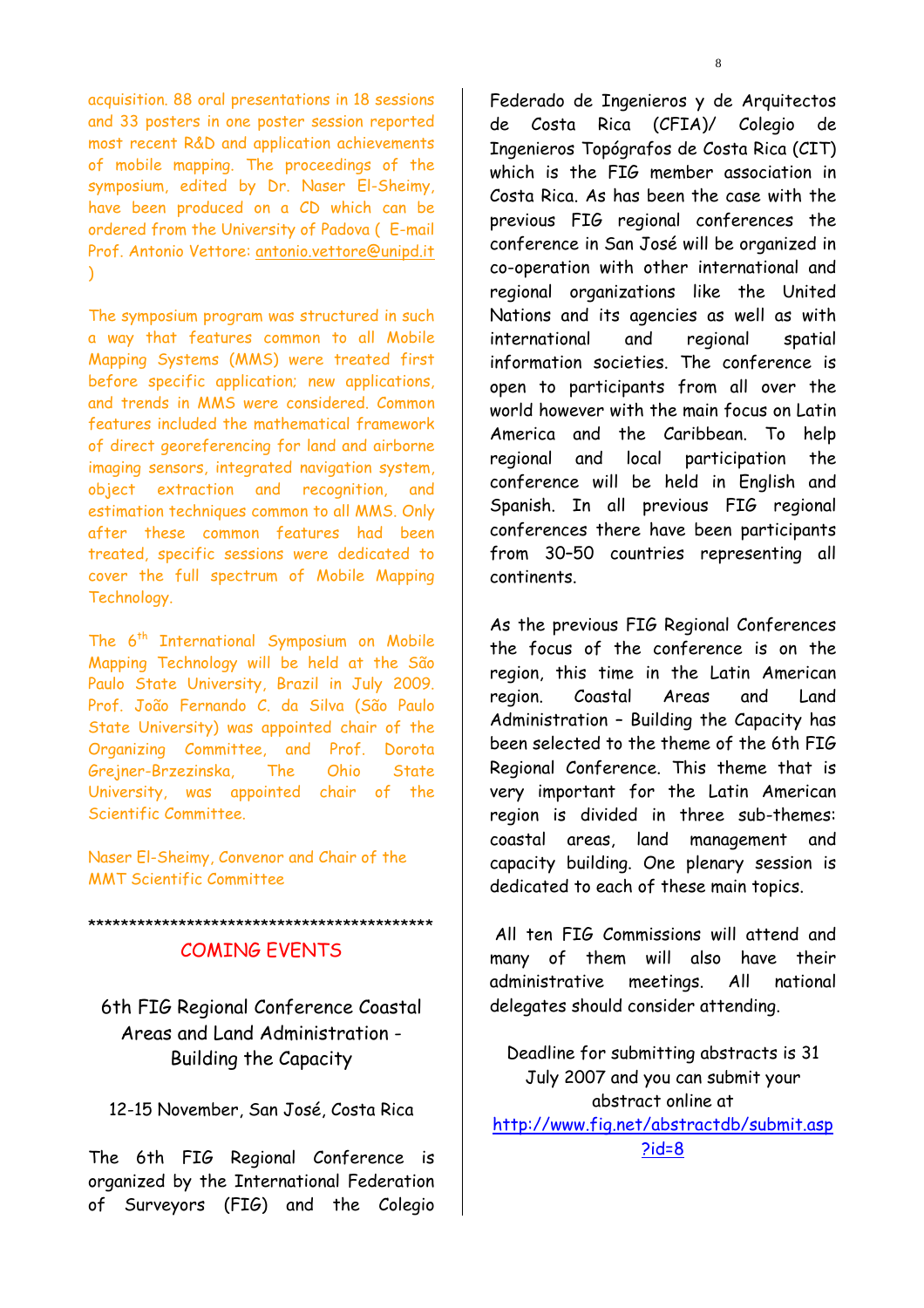We look forward to meeting you in San José, Costa Rica in November.

Yours faithfully,

Per Wilhelm Pedersen FIG Office Manager

Invitation and call for papers http://www.fig.net/costarica/flyer\_costar ica.pdf Web site: www.fig.net/costarica

\*\*\*\*\*\*\*\*\*\*\*\*\*\*\*\*\*\*\*\*\*\*\*\*\*\*\*\*\*\*\*\*\*\*\*\*\*\*\*\*\*\*

#### Other Commission 5 COMING EVENTS

2-13 July, Perugia, Italy

IAG/IUGG Conference. IUGG XXIV General Assembly. Web site: www.IUGG2007Perugia.it

13-14 September, Hong Kong SAR, China

LOCATION ASIA 2007 - Annual International Conference and Exhibition on Positioning, Navigation and Timing. Organised by GIS Development and Co-Organised by Department of Land Surveying and Geo-Informatics, The Hong Kong Polytechnic University Web site: http://www.location.net.in/asia/

> 29 October - 1 November, Christchurch, New Zealand

9th South East Asian Survey Congress incorporating the 119th New Zealand Institute of Surveyors Conference, the 6th Trans Tasman Surveyors Conference and CASLE General

Assembly and FIG Commission's 4 (Hydrography) and 5 (Positioning & Measurement) Workshops. Cosponsored by FIG. Web site: www.surveyors.org.nz/congress2007

8-10 November, Hong Kong SAR, China

4th International Symposium on LBS and TeleCartography. Organised by Department of Land Surveying and Geoinformatics of the Hong Kong Polytechnic University and the Vienna University of Technology and cosponsored by ICA and IAG commissions. Web site: http://www.lsgi.polyu.edu.hk/LBS2007

## \*\*\*\*\*\*\*\*\*\*\*\*\*\*\*\*\*\*\*\*\*\*\*\*\*\*\*\*\*\*\*\*\*\*\*\*\*\*\*\*\*\*

### CALL FOR WORKING GROUP MEMBERS for 2007-10

There are four (4) main working groups proposed for the term 2007-10 and they are -

- Working Group 5.1 Standards, Quality Assurance and Calibration. Chair - David Martin, martin@esrf.fr
- Working Group 5.2 Reference Frame in Practice. Chair – Mikael Lilje, mikael.lilje@lm.se
- Working Group 5.3 Integrated Positioning, Navigation and Mapping Systems. Chairs Naser El-Sheimy and Andrew Hunter, naser@geomatics.ucalgary.ca and ahunter@ucalgary.ca
- Working Group 5.4 GNSS Global Navigation Satellite Systems . Chair Volker Schwieger, volker.schwieger@iagb.unistuttgart.de

See website for workplan – http://www.fig.net/commission5/workplans/wp \_07\_10.htm